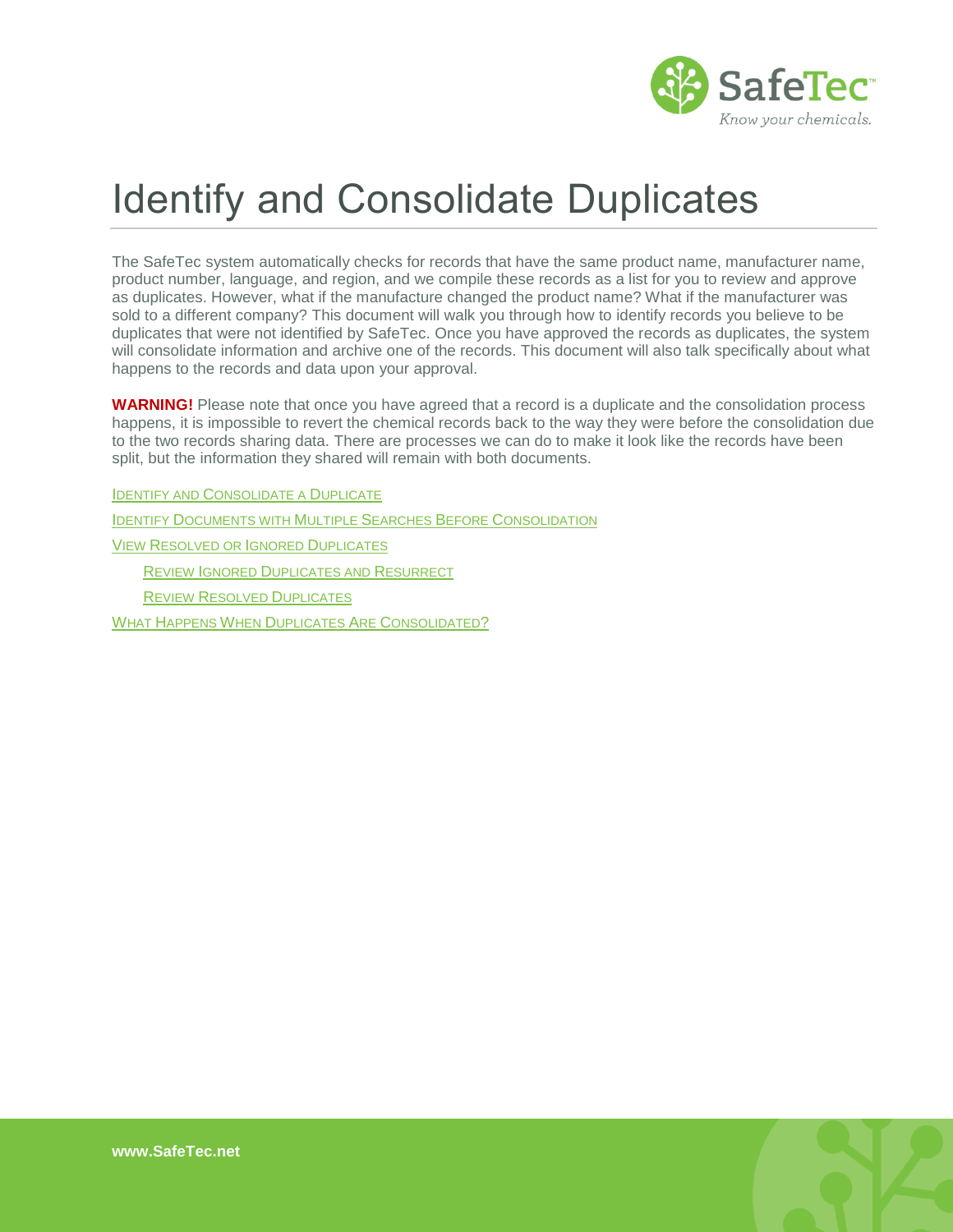

## <span id="page-1-0"></span>**Identify and Consolidate a Duplicate**

1. From the Main Menu, click on **Identify Duplicates**.



2. You will see a screen that allows you to do a search for chemicals. This screen allows you to search for chemicals in a lot of different methods, including Product Name, MSDS Number, Manufacturer, Manufacturer Product Number, Visibility, and Location information. Enter in a chemical you are interested in finding duplicates and click the **Search** button.

| <b>Product Name</b>         | orange | ×            |  |
|-----------------------------|--------|--------------|--|
| <b>MSDS Number</b>          |        |              |  |
| Manufacturer                |        |              |  |
| <b>Mfg Product Number</b>   |        |              |  |
| Visibility                  | Full   | $\checkmark$ |  |
| <b>Location Information</b> |        |              |  |
| Search                      |        |              |  |
| <b>3</b> Hide               |        |              |  |
| No records were found.      |        |              |  |
| <b>Facility</b>             |        |              |  |
| <b>Sub Location 1</b>       |        |              |  |

3. The results of your search will appear below. Locate the two chemicals you consider to be a duplicate and check the box for those chemicals.

| <b>Add MSDS Product Name</b> |   |                                            | Manufacturer                       | <b>Manufacturer Division</b> | <b>Revision</b><br>Date | <b>MSDS</b><br><b>Number</b> | Product<br><b>Number</b> |
|------------------------------|---|--------------------------------------------|------------------------------------|------------------------------|-------------------------|------------------------------|--------------------------|
|                              | 天 | Fluorescent Orange DBA-80048               | Flint Group Co.                    |                              | 10/15/1997              | MSDS-<br>001470              |                          |
|                              | 罗 | Fluorescent Orange/Yellow DBA-80047        | Flint Group Co.                    |                              | 12/18/1997              | MSDS-<br>001471              |                          |
|                              | 天 | <b>73XNW ORANGE MARKING INK</b>            | Independent Ink, Inc.              |                              | 01/23/2014              | 158673                       |                          |
| H.                           | Z | PC FAST ORANGE LOTION WITH PUMICE (CANADA) | ITW (Illinois Tool<br>Works, Inc.) | multiple                     | 05/17/2013              | 121416                       |                          |
|                              |   | <b>Flourescent Orange</b>                  | <b>RPM</b> International           |                              | 07/21/1997              | MSDS-<br>000923              | 535862.pdf               |
| ⊽                            | 两 | <b>ZEP BIG ORANGE-E</b>                    | Zep, Inc.                          |                              |                         | MSDS-<br>003467              |                          |
| $\checkmark$                 | 天 | ZEP BIG ORANGE [0415]                      | Zep, Inc.                          |                              |                         | MSDS-<br>003744              |                          |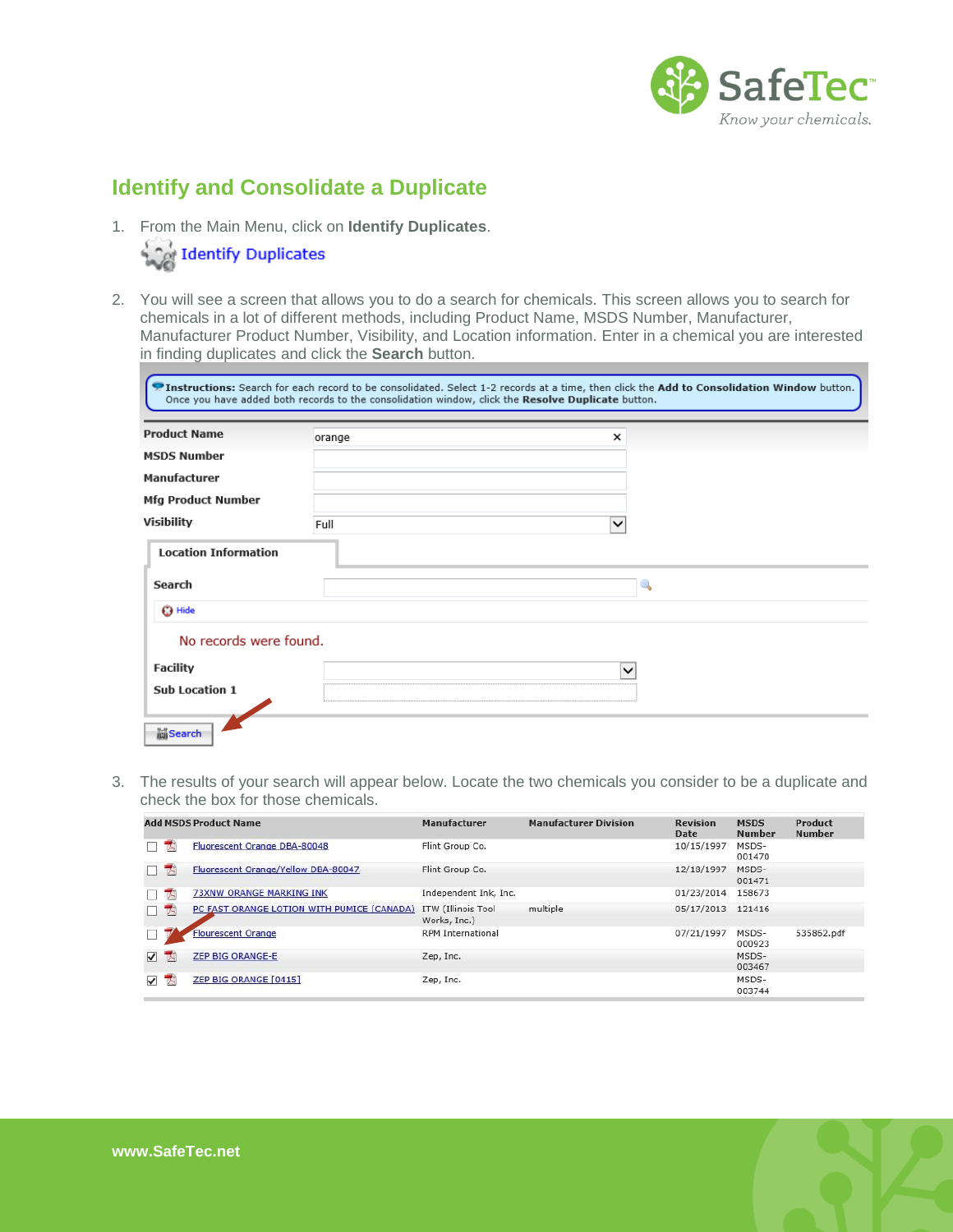

4. Click the **Add to Consolidation Window** button.

**Add to Consolidation Window** 

5. A Consolidation Window will open below and show your two chemicals for you to review. We have also included information as to if it looks like a duplicate or an older revision. Please note that this process will allow you to identify chemicals with different product names or manufacturers, but it will not allow you to process documents from different regions or different languages. Please review the identified documents.

| <b>Lenisonuation window</b>                  |                       |                                                   |  |  |  |  |  |  |  |  |
|----------------------------------------------|-----------------------|---------------------------------------------------|--|--|--|--|--|--|--|--|
| MSDS-003467<br>ZEP BIG ORANGE-E<br>Zep, Inc. | Possible Duplicate Of | MSDS-003744<br>ZEP BIG ORANGE [0415]<br>Zep, Inc. |  |  |  |  |  |  |  |  |
|                                              |                       |                                                   |  |  |  |  |  |  |  |  |
|                                              |                       | Resolve Duplicate<br>Cancel                       |  |  |  |  |  |  |  |  |

- 6. If you approve of the displayed documents to be consolidated, click the **Resolve Duplicates** button.
	- a. If you do not have a **Resolve Duplicate** button but instead an **Identify Duplicate**, please contact your corporate contact and ask them to use the [View Duplicates](http://www.safetec.net/wp-content/uploads/2014/08/help-duplicate-resolution-1.pdf) tool to **Resolve** the duplicates you just identified.
	- b. **WARNING!** Please note that once you have agreed that a record is a duplicate and the consolidation process happens, it is impossible to revert the chemical records back to the way they were before the consolidation due to the two records sharing data. There are processes we can do to make it look like the records have been split, but the information they shared will remain with both documents.
	- c. Upon clicking the **Resolve Duplicates** button, you will be asked to confirm that you want to resolve these documents. Click the **Yes** button to confirm. The system will then process the pair and display a message at the top of the screen confirming the documents have been resolved.

**Documents Successfully Resolved.** 

- 7. If you made a mistake and do not want to consolidate the documents in the Consolidation Window, click the **Cancel** button.
	- a. You will be asked to confirm that you want to cancel these documents. Click the **OK** button to confirm.
	- b. The Coolidation Window will then disappear.

#### <span id="page-2-0"></span>**Identify Documents with Multiple Searches before Consolidation**

If a search only returns one of your documents that you wanted to consolidate, it is possible to add it to the Consolidation Window and then perform a search for the second document to add to the Consolidation Window.

In the following example, a product called Shell Omala RL 68 has been renamed to Shell Morlina S4 B 68.

1. From the Main Menu, click on **Identify Duplicates**.



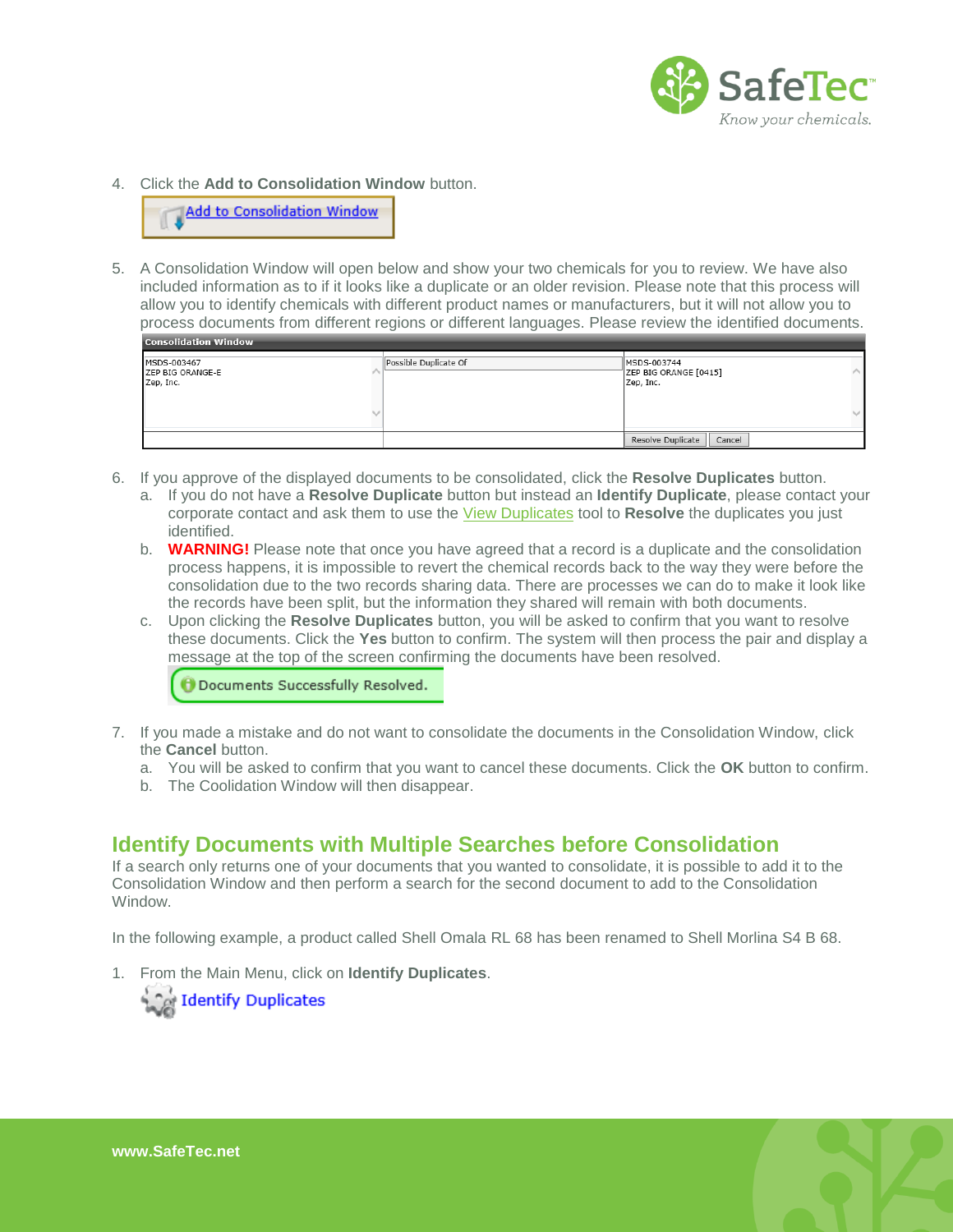

- 2. From the search screen, enter search criteria for one chemical and click the **Search** button. **当Search**
- 3. In the search results that appear, click on the check box for the record.

|  | <b>Add MSDS Product Name</b> | Manufacturer | <b>Manufacturer Division</b> | <b>Revision Date</b> | <b>MSDS Number</b> | <b>Product Number</b> |
|--|------------------------------|--------------|------------------------------|----------------------|--------------------|-----------------------|
|  | Shell Omala Oil RL 68        | Shell        |                              | 10/28/2008           | MSDS-004121        | 67558E                |
|  |                              |              |                              |                      |                    |                       |

4. Click the **Add to Consolidation Window** button.

Add to Consolidation Window

5. The Consolidation Window will open below and show just one chemical for you to review, prompting you to add a second record.

| <b>Consolidation Window</b><br>MSDS-004121<br>Shell Omala Oil RL 68<br>Shell | <b>ISELECT A SECOND DOCUMENT</b> |                             |
|------------------------------------------------------------------------------|----------------------------------|-----------------------------|
| 10/28/2008<br>67558E                                                         |                                  |                             |
|                                                                              |                                  | Resolve Duplicate<br>Cancel |

6. Go back to the top of the screen and enter search criteria for the second chemical and click the **Search**  button.



7. When you find the second record, click on the check box for the document.

| Add | <b>MSDS</b> | <b>Product Name</b>    | Manufacturer | <b>Manufacturer Division</b> | <b>Revision Date</b> | <b>MSDS Number</b> | <b>Product Number</b> |
|-----|-------------|------------------------|--------------|------------------------------|----------------------|--------------------|-----------------------|
|     |             | SHELL MORLINA S4 B 150 | Shell        |                              | 02/05/2014           | 99622              |                       |
|     |             |                        | Shell        |                              | 02/05/2014           | MSDS-004122        | 001D7824              |

8. Click the **Add to Consolidation Window** button.

Add to Consolidation Window

9. The Consolidation Window will refresh to show both chemicals and their possible relationship for your review.

| <b>Consolidation Window</b> |  |
|-----------------------------|--|
|                             |  |

| MSDS-004121<br>Shell Omala Oil RL 68<br>Shell<br>10/28/2008<br>67558E | Possible Older Version Of | MSDS-004122<br>Shell Morlina S4 B 68<br>Shell<br>02/05/2014<br>001D7824 |
|-----------------------------------------------------------------------|---------------------------|-------------------------------------------------------------------------|
|                                                                       |                           | Resolve Duplicate<br>Cancel                                             |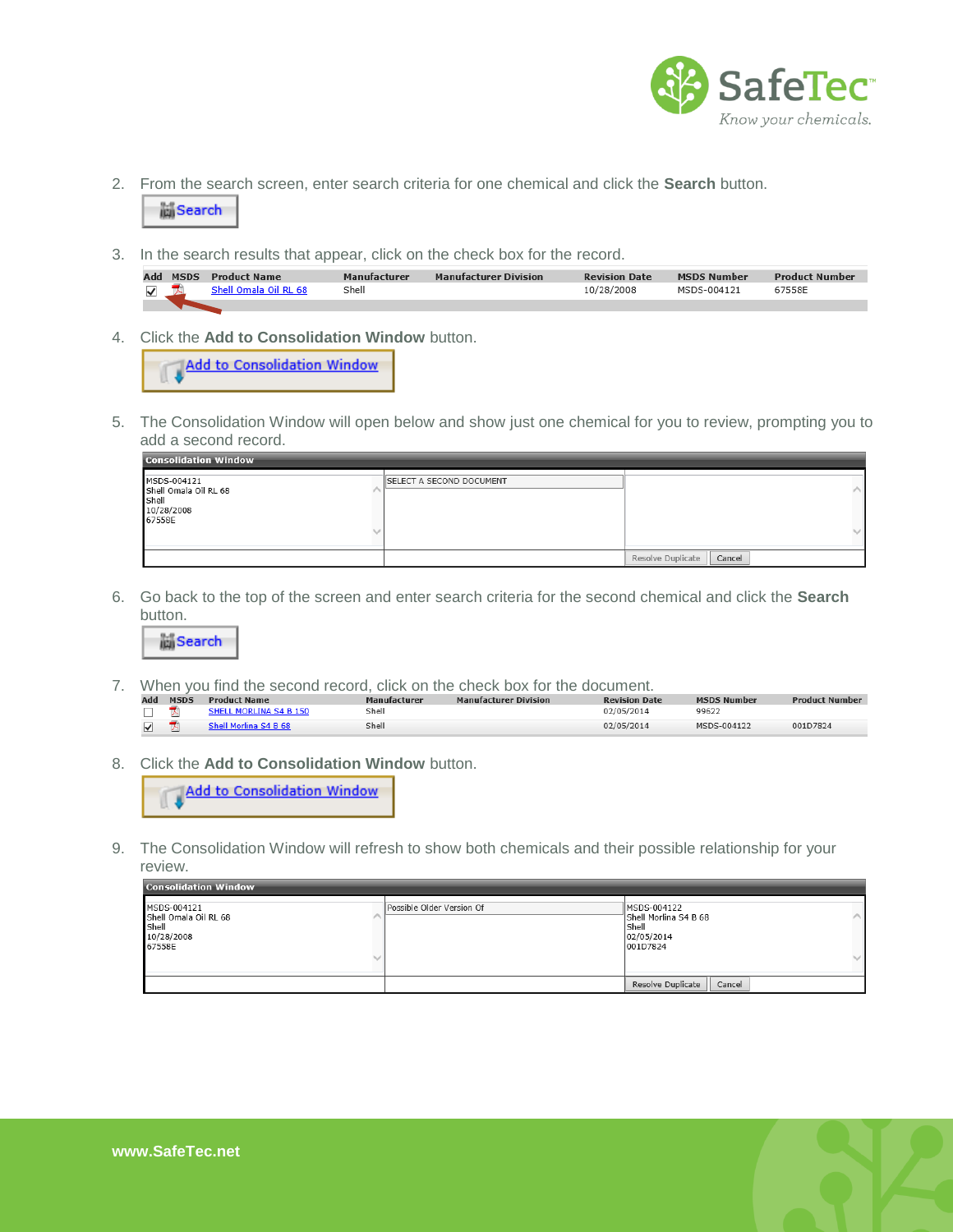

- 8. If you approve of the displayed documents to be consolidated, click the **Resolve Duplicates** button.
	- a. If you do not have a **Resolve Duplicate** button but instead an **Identify Duplicate**, please contact your corporate contact and ask them to use the [View Duplicates](http://www.safetec.net/wp-content/uploads/2014/08/help-duplicate-resolution-1.pdf) tool to **Resolve** the duplicates you just identified.
	- b. **WARNING!** Please note that once you have agreed that a record is a duplicate and the consolidation process happens, it is impossible to revert the chemical records back to the way they were before the consolidation due to the two records sharing data. There are processes we can do to make it look like the records have been split, but the information they shared will remain with both documents.
	- c. Upon clicking the **Resolve Duplicates** button, you will be asked to confirm that you want to resolve these documents. Click the **Yes** button to confirm. The system will then process the pair and display a message at the top of the screen confirming the documents have been resolved.

**O** Documents Successfully Resolved.

- 10. If you made a mistake and do not want to consolidate the documents in the Consolidation Window, click the **Cancel** button.
	- a. You will be asked to confirm that you want to cancel these documents. Click the **OK** button to confirm.
	- b. The Coolidation Window will then disappear.

### <span id="page-4-0"></span>**View Resolved or Ignored Duplicates**

<span id="page-4-1"></span>Once you have resolved or ignored duplicates, you can review the list of resolved or ignored duplicates.

#### **Review Ignored Duplicates and Resurrect**

Ignoring a possible duplicate will move the records to an Ignored list. This marks them as being previously reviewed by you, and removes them from the Pending list as they no longer need your attention. If you later decide that you do indeed wish to approve the documents as ignored, it is possible to move them back to Pending and then become resolved.

1. From the Main Menu, click on the **Duplicate Resolution** button.



2. The **View Duplicate Document** window will open. Click on the **Ignored** tab.



3. To find all ignored possible duplicate identified documents, click the **Search** button.



4. In the **Ignored Document Relationships** list, you can resurrect records and return them to the **Pending**  list to be reviewed again. There are two methods to do this:



a. Click the **Resurrect** button for the pair of records you wish to review again.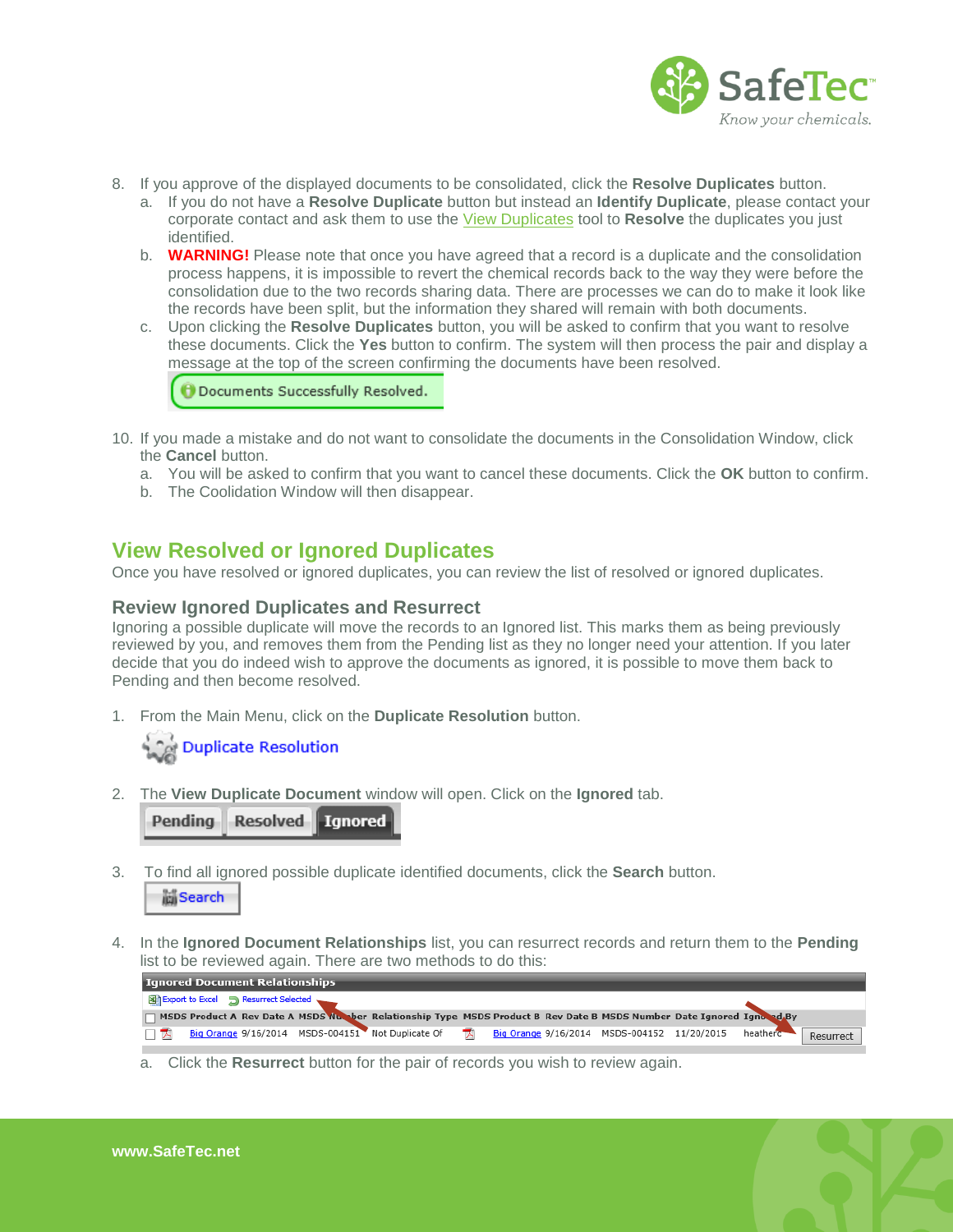

- b. Place a check box next to all the chemicals you wish to resurrect, and click the **Resurrect Selected**  button.
- 5. The screen will refresh with the record(s) removed and display a message.

 $\Theta$  The record(s) were successfully Resurrected.

#### <span id="page-5-0"></span>**Review Resolved Duplicates**

Unlike the Ignore process, a resolved duplicate is impossible to revert the chemical records back to the Pending list to be reviewed again and ignored. This is because data is shared between the two records, and it is impossible to know who had what data originally.

1. From the Main Menu, click on the **Duplicate Resolution** button.



2. The **View Duplicate Documents** window will open. Click on the **Resolved** tab.

Pendina **Resolved | Ignored** 

- 3. To find all ignored possible duplicate identified documents, click the **Search** button. **Search**
- 4. The **Resolved Document Relationship** list will display all documents that have been resolved. Documents that were Resolved By Safetec Web were documents approved online by an Admin user, while documents that were Resolved By Safetec Admin were approved by SafeTec for you.

|                         | Resolved Document Relationships               |                      |                              |                                                   |   |                                               |                      |                              |                         |                    |
|-------------------------|-----------------------------------------------|----------------------|------------------------------|---------------------------------------------------|---|-----------------------------------------------|----------------------|------------------------------|-------------------------|--------------------|
|                         | Export to Excel                               |                      |                              |                                                   |   |                                               |                      |                              |                         |                    |
| <b>MSDS Product A</b>   |                                               | <b>Rev Date</b><br>A | <b>MSDS</b><br><b>Number</b> | <b>Relationship Type</b><br><b>MSDS Product B</b> |   |                                               | <b>Rev Date</b><br>B | <b>MSDS</b><br><b>Number</b> | Date<br><b>Resolved</b> | <b>Resolved By</b> |
| 内                       | <b>BASALT FILAMENT</b><br><b>YARN</b>         | 1/1/2001             | MSDS-<br>002123              | Resolved Older<br>Version Of                      | 呐 | <b>BASALT FILAMENT</b><br><b>YARN</b>         | 1/1/2012             | MSDS-<br>002123              | 9/17/2015               | SafetecAdmin       |
| $\overline{\mathbf{z}}$ | <b>Purell Sanitizing Hand</b><br><b>Wipes</b> | 2/10/2015            | MSDS-<br>004150              | Resolved Duplicate Of                             |   | <b>Purell Sanitizing Hand</b><br><b>Wipes</b> | 2/10/2015 MSDS-      | 004149                       | 11/20/2015              | SafetecWeb         |
| 눳                       | THE ELITE                                     | 6/20/2012            | MSDS-<br>114123              | Resolved Older<br>Version Of                      | 因 | THE ELITE                                     | 6/20/2011            | MSDS-<br>114123              | 9/18/2015               | SafetecAdmin       |
| 丙                       | DS-108 Wipe Solvent                           | 6/6/2012             | MSDS-<br>004051              | Resolved Duplicate Of                             |   | DS-108 Wipe Solvent                           | 6/6/2012             | MSDS-<br>004116              | 9/15/2015               | SafetecWeb         |
|                         | THE ELITE                                     | 6/20/2011            | MSDS-<br>114123              | Resolved Older<br>Version Of                      | 码 | THE ELITE                                     | 6/20/2012 MSDS-      | 114123                       | 9/21/2015               | SafetecAdmin       |
|                         | <b>ZEP BIG ORANGE-E</b>                       |                      | MSDS-<br>003467              | Resolved Duplicate Of                             |   | <b>ZEP BIG ORANGE</b><br>[0415]               |                      | MSDS-<br>003744              | 10/27/2015              | SafetecAdmin       |

## <span id="page-5-1"></span>**What Happens When Duplicates Are Consolidated?**

When you agree that two records are a duplicate, the system first looks at which record is going to be the surviving record and which record is going to be archived. Most of the time, this is determined by the revision date of the (M)SDSs, where the document with the newer revision date is the surviving record. If both records have the same revision date, the record that has been in our system longer will remain.